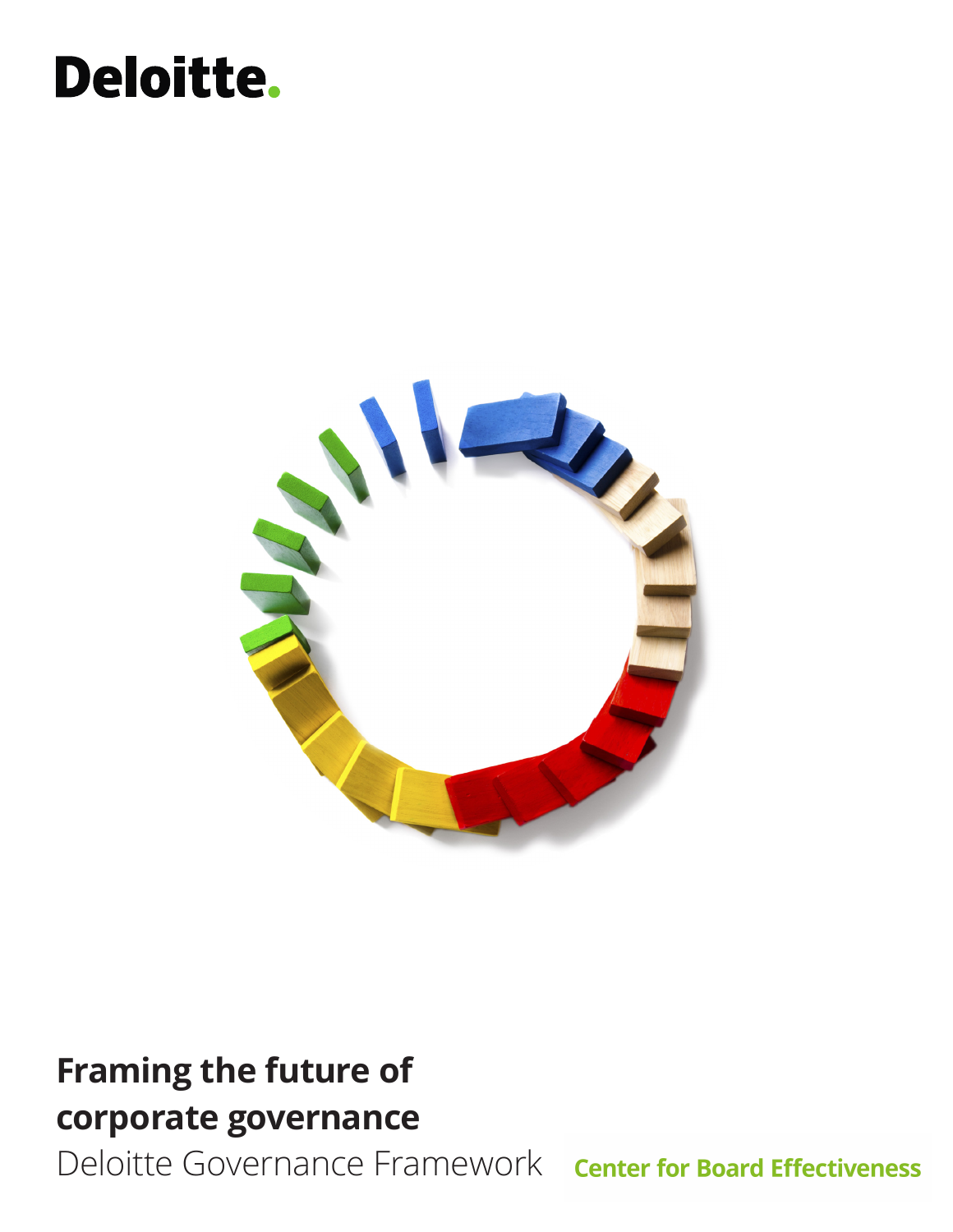For those interested in the topic of corporate governance, these are dynamic times. The events of the past decade have led to the publication of a mountain of articles and research reports focusing on different aspects of governance, such as the role of the board, executive compensation, strategic oversight, and so on. But the literature rarely considers the issues holistically, looking at the entirety of governance structures.

As a result, many boards of directors still struggle with several fundamental questions, including:

- **•** What is the role of the board in the company's corporate governance program, and how does that differ from the role of management?
- **•** Where should we be spending the majority of our time?
- **•** Compliance with laws and regulations is an important starting point, but how do we position the board as a strategic partner with management?
- **•** Exactly what should we be doing in the critical areas of oversight such as strategy and risk?
- **•** How does the work of the committees relate to and differ from the work of the full board?

Surveys and studies of directors continue to hint at the underlying frustration felt among boards. This frustration is also shared by many executives. Most appreciate that their board is under more intense scrutiny than ever before, but they struggle with providing the board with the information it needs to execute its fiduciary responsibilities while continuing to move the organization forward. More than one CEO has asked us for help in finding the right balance, worried that their board may be suffering from "analysis paralysis."

# **Introducing the Deloitte Governance Framework**

Designed to help ease this frustration, the Deloitte Governance Framework offers an end-to-end view of corporate governance. This Framework forms the basis for the tools that help boards and executives quickly identify potential opportunities to improve both effectiveness and efficiency.

Before we examine the potential of the Framework, it may be helpful to understand what the Framework is not.

**• It is not meant to be prescriptive.**  The concepts presented here should be tailored to fit the specific circumstances of the organization. Regulatory and legal requirements will vary based on the industry, and demands may differ

# **Figure 1: The Deloitte Governance Framework**

depending on the ownership structure and stakeholder expectations for each entity. Simply stated, there is no "one size fits all" approach for a system as complex and interconnected as corporate governance.

**• It is not a replacement for existing models for internal governance.** 

Rather than replacing models such as those related to enterprise risk, compliance, and internal controls over financial reporting, the Framework seeks to connect these various models to present an integrated picture of the activities that comprise a company's governance system. Furthermore, the Framework provides a useful construct for defining the roles and responsibilities — including those related to the board — within the various models.



As used in this document, "Deloitte" means Deloitte & Touche LLP, a subsidiary of Deloitte LLP. Please see www. deloitte.com/us/about for a detailed description of the legal structure of Deloitte LLP and its subsidiaries. Certain services may not be available to attest clients under the rules and regulations of public accounting.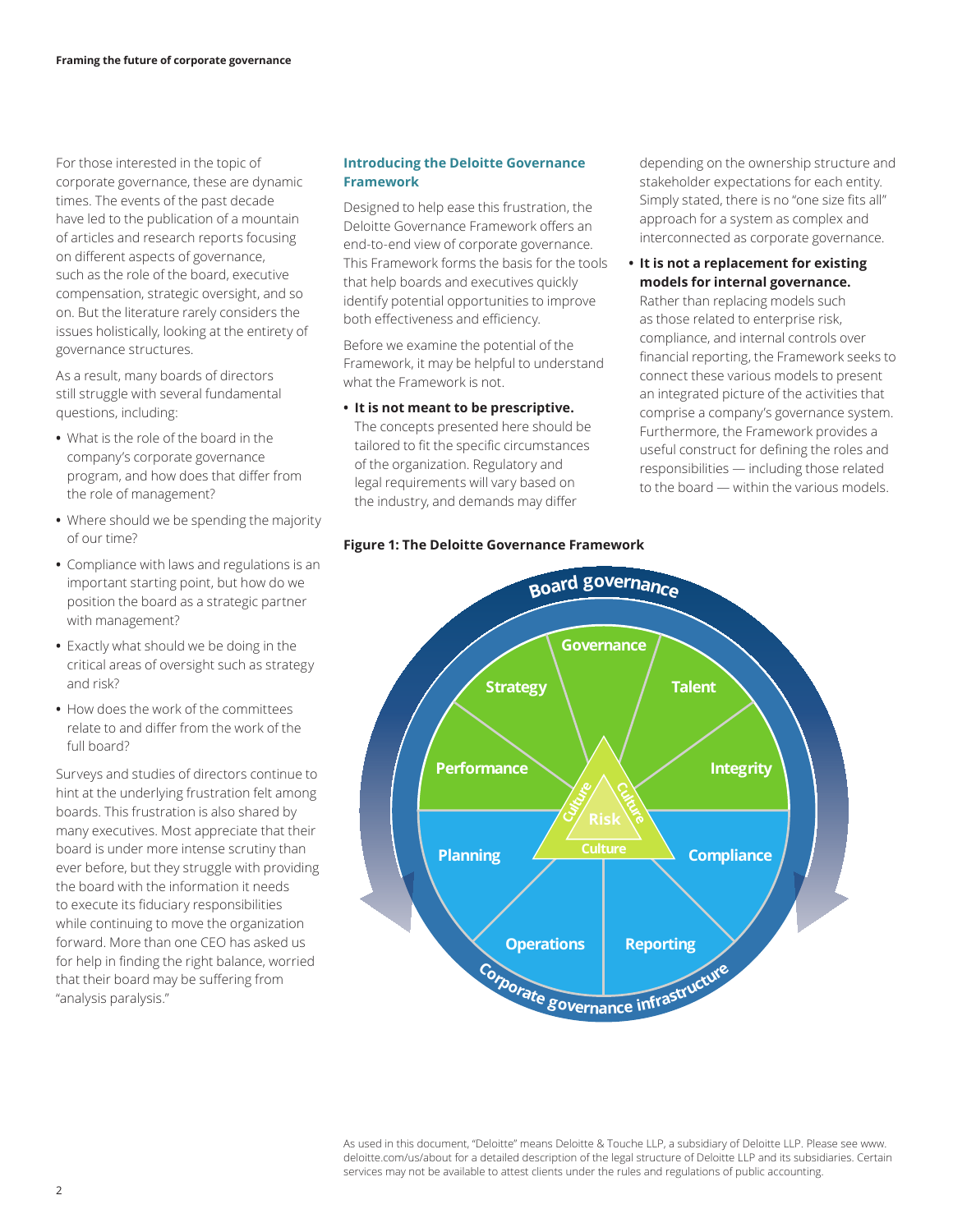# **• It is not a tool for assessing legal or regulatory compliance.**

Within each element of governance, there are specific requirements for both management and boards. In that way, legal compliance is an element of the Framework. However, the concepts presented go beyond compliance with laws and regulations to encompass attributes of an effective governance program.

# **Elements of corporate governance**

Underlying all the elements of the Framework is the *corporate governance infrastructure* (as depicted in the Deloitte Governance Framework, shown in Figure 1). Governance infrastructure is the aggregation of governance operating models — the people, processes, and technologies — that executive management has put in place to govern the day-to-day activities of the company, as well as the processes used to accumulate information and report it to the board and external stakeholders. This is represented by the blue band that encircles the entire Framework.

With respect to the board's role in the operating models that comprise the *corporate governance infrastructure*, it can vary from that of an overseer to an active participant in the processes themselves. The board's responsibility for the oversight of the various elements is depicted in the Framework as a flexible overlay, with the level of the board's participation in the related operating model decreasing as you move from top to bottom. In keeping with Deloitte's Risk Intelligent Enterprise™ concepts, risk and culture are at the core of the Framework, influencing and impacting the effectiveness of all elements of governance.

For some elements (depicted in the bottom half of the Framework), the board's role could be thought of as one of active monitor, with the board understanding the operating models that are in place, determining such models are adequately developed and resourced, monitoring the output and any issues identified in the process, and so forth. We consider four elements of the governance system to fall into this category

#### **How was the Framework developed?**

The Framework is the result of a three-year process that involved the input of many subject-matter specialists within Deloitte. In addition to our audit practice, professionals in a range of disciplines, such as strategic planning, executive compensation, corporate compliance, enterprise risk management, and regulatory affairs, contributed to the development of the Framework. Furthermore, our senior partners across the organization interface with boards and board committees every day — often in the most trying of circumstances. The process of developing the Framework offered the opportunity to gather the collective knowledge of these professionals and organize it in a way that provides companies and boards with a more complete picture.

With the initial versions of the Framework in hand, the Center for Board Effectiveness reached out to the governance community. We sought feedback from board members, corporate executives, lawyers, academics, and governance experts. We asked questions: What feels right about the Framework? What is missing? How can it be improved? And more fundamentally, is this something boards need?

The Framework has lived through numerous revisions, and our work is not finished. Our goal is to have this Framework continue to evolve as expectations shift and the view of organizational governance evolves.

for most companies — programs that provide controls over the entity's *planning, operations, reporting* (both internal and external), *compliance and risk management*.

The board's oversight objectives and activities within each of these elements are generally quite similar to one another, and may consist of understanding the company's operating models, considering their adequacy in the circumstances, and monitoring output. These same objectives and activities apply to the board's activities for the underlying infrastructure for each of the elements at the top of the Framework.

The top half of the Framework highlights areas of the governance system where the responsibility of the board is typically heightened. It is not generally considered sufficient for the board to merely understand and monitor the company's operating models in these areas. Either because of specific legal or regulatory requirements, or because of the increased expectations of stakeholders, the board is an active party in the process. There are a number of specific duties and decisions related to each of these governance elements that cannot be delegated to the management of the company. Recognizing that some organizations will choose to draw the line differently, the board governance

elements that may typically fall into this category

include governance (used here to refer to the board's structure and composition), strategy, performance, integrity, talent, and risk governance<sup>1</sup>.

The board has a set of key objectives and activities for each of these governance elements, which we believe could be described as:

#### **• Governance**

The board establishes structures and processes to fulfill board responsibilities that consider the perspectives of investors, regulators, and management, among others. The board selects its members and leader(s) via an inclusive, independent, and thoughtful process, aligned with company strategy.

# **• Strategy**

The board advises management in the development of strategic priorities and plans that align with the mission of the organization and the best interests of stakeholders, and that have an appropriate short-, mid-, and long-range focus. The board also actively monitors management's execution of approved strategic plans as well as the transparency and adequacy of internal and external communication of strategic plans.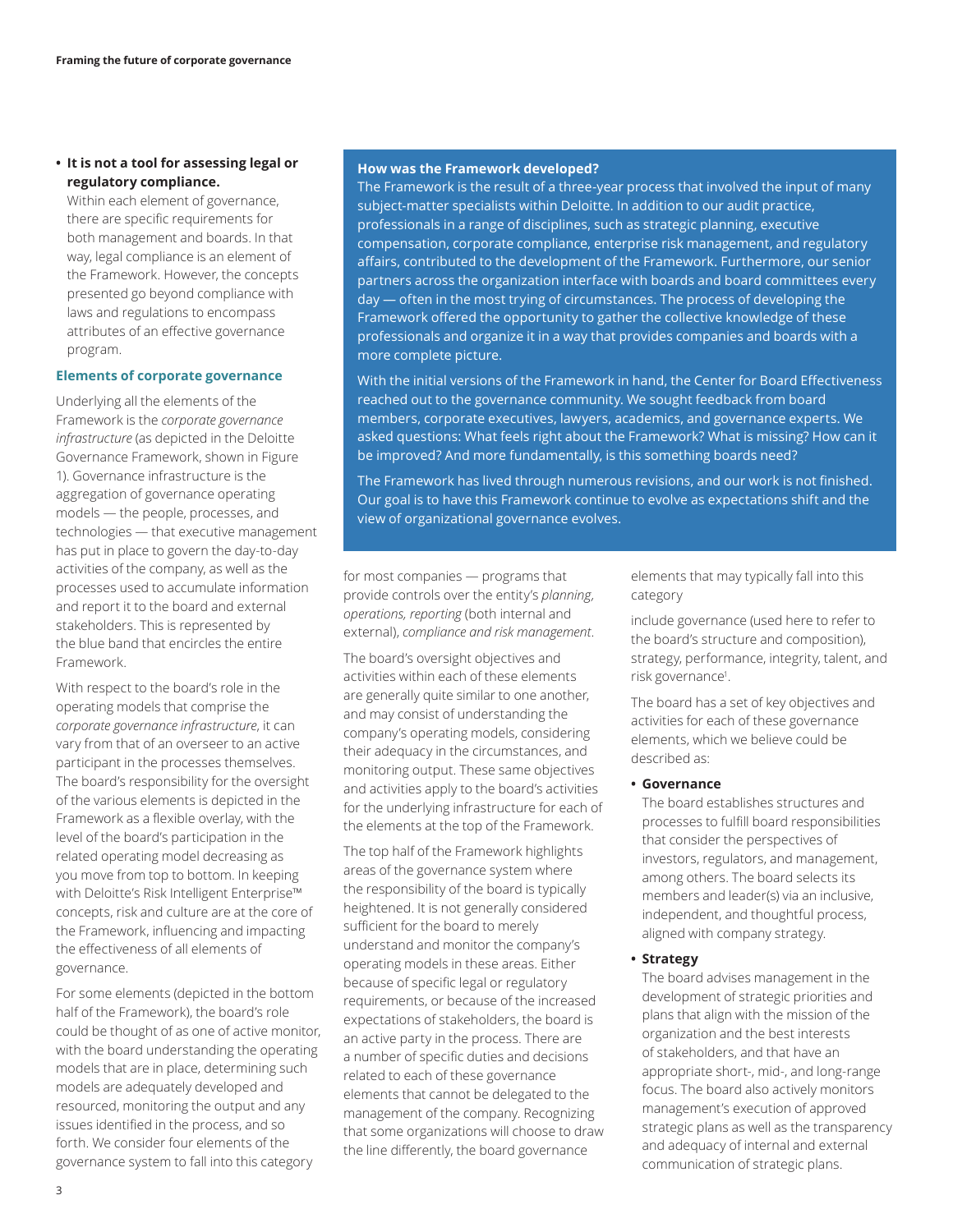#### **• Performance**

The board reviews and approves company strategy, annual operating plans, and financial plans. It also monitors management execution against established budgets as well as alignment with strategic objectives of the organization.

#### **• Integrity**

The board sets the ethical tenor for the company, and actively participates in programs designed to promote legal and regulatory compliance and appropriate standards of honesty, integrity, and ethics throughout the organization.

#### **• Talent**

The board selects, evaluates, and compensates the CEO and oversees the talent programs of the company, particularly those related to executive leadership and potential successors to the CEO. The board communicates executive compensation and succession decisions in a clear manner.

# **• Risk governance**

The board understands and appropriately monitors the company's strategic, operational, financial, and compliance

risk exposures, and it collaborates with management in setting risk appetite, tolerances, and alignment with strategic priorities.

To demonstrate how the board's activities for the elements of the Framework are interrelated, consider this example. Some directors believe that the single most important role the board plays is the selection of the CEO. In this way, the board is not simply overseeing a management process, but it is also leading the process itself. This demonstrates the distinction between the lower Framework elements and the upper ones. The board cannot delegate selection of the CEO to management. This is one activity considered in the *board governance* element called talent. However, the vast majority of talent-related decisions can be — and usually are — delegated to management. This is the *corporate governance infrastructure* that lies beneath the talent element. The board's role for the oversight of talent infrastructure, such as employee incentive and compensation plans selected by management, is that of an active monitor. The board must understand the governance operating models, their impacts, and their outputs.

### **At the core: Risk and culture**

The global financial crisis has sparked an active dialogue about the involvement of the board with respect to risky strategic and operational decisions made by executive management. Similarly, observers have wondered about the culture of organizations that took on significant, "bet the company" risks. In keeping with the tenets of the Deloitte Risk Intelligence methodologies, the oversight of risk and culture form the core of the Deloitte Governance Framework. When done properly, the oversight of risk and the underlying corporate culture are not processes unto themselves. Risk Intelligence is at the center of an effective framework for corporate governance — and it lays the foundation for everything the board and management do to properly govern the organization. (To learn more about the Risk Intelligent Enterprise and the Risk Intelligence prism shown in Figure 2, see www.deloitte.com/us/riskprism.)

An organization's success is, in large part, driven by how wisely it takes risks, and how effectively it manages the risks it faces, all of which takes place in the context of the enterprise's pervasive culture. With boards





1 See "At the Core: Risk and Culture" for a further discussion of the "Risk" component of the Framework.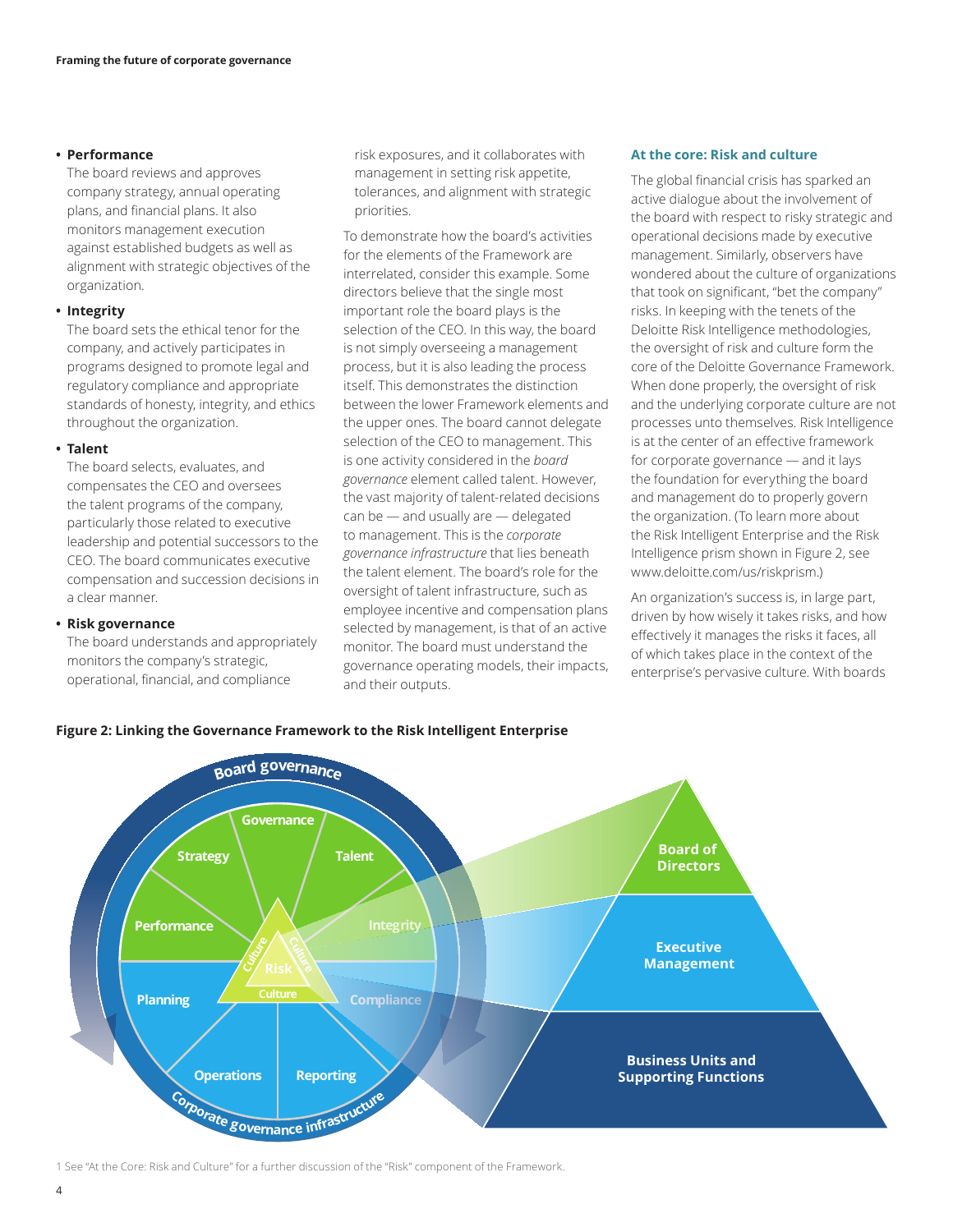taking a more active role in providing risk oversight, it's increasingly important for

board members to have command of the issues that affect strategic decision making and long-term success.

We believe that the way forward starts at the top of the governance/management "pyramid," with directors and senior executives establishing the organization's risk appetite and tolerances and putting in place the philosophy, framework, tools, and methods that drive the risk management approach through every level and role in the organization. Everyone becomes to some degree a "risk analyst," being alert to signals about shifts in reputation or reputational drivers. The better everyone understands where the company is going and how it plans to get there, the better everyone will be at recognizing potential strategy killers. This applies to the board as well. The first priority of the board in the execution of its responsibilities in each board governance element is to understand inherent risks and the ways management is monitoring, assessing, and mitigating those risks.

Most observers agree that the board has a clear responsibility to understand the enterprise risk management activities of executive management. This includes a detailed review of the resources devoted by the organization, the quality and positioning of key risk personnel such as the chief risk officer, and the output of such processes. In this way, board oversight of risk management is not significantly different from oversight of other governance infrastructures and operating models, such as controls over financial performance or ethics and compliance programs. The board can more effectively perform this role by understanding how the company's risk programs — including its own risk governance activities — align with Deloitte's nine principles of a Risk Intelligent Enterprise. (See page 8, "Putting risk in the comfort zone: Nine principles for building the Risk Intelligent Enterprise," www.deloitte.com/ us/9principlesofrisks.)

However, the board's role in risk oversight does not stop there. The expectations of the board have never been higher and, in some cases, they are resulting in new or expanded regulatory requirements. Examples of these expanded requirements include the board's role in setting risk appetite and risk tolerances, understanding and monitoring critical risks (regardless of where they come from), and providing robust disclosures about those risks to stakeholders. For instance, when considered in the context of the governance elements, boards have a critical role to play in examining strategic risks, including both risks to the strategy (which could cause it to fail) and risks of the strategy (which may result from successful implementation of strategic plans).

Therefore, a board often frames its activities for the oversight of *risk* (depicted at the center of the Framework in Figure 1) into these two areas: oversight of enterprise risk programs (risk management), and oversight of critical risks and risk decisions (risk governance). The skills, information, and operating models for each may be different, but these areas are certainly intertwined.

Boards should always be mindful of *risk culture.* Risk management is inexorably linked to the organization's culture, characterized by the values of the entity, the motivations of personnel, and the ways in which decisions are made. For example, the board influences incentive and reward systems, performance systems, and management accountabilities. The board also sets the tone regarding risk

#### **Principles for Risk Intelligence**

Deloitte's Risk Intelligent Enterprise model is founded on nine principles. We believe that the board's role in providing oversight to the company's risk programs should, at a minimum, include understanding how management has implemented programs that align with these principles. The board should also consider how policies and activities are inclusive of the principles that incorporate governing bodies, which are identified below with an asterisk.

- 1. A common definition of risk, which addresses both value preservation and value creation, is used consistently throughout the organization.\*
- 2. A common risk framework supported by appropriate standards is used throughout the organization to manage risks.
- 3. Key roles, responsibilities, and authority relating to risk management are clearly defined and delineated within the organization.\*
- 4. A common risk management infrastructure is used to support the business units and functions in the performance of their risk-related responsibilities.
- 5. Governing bodies (e.g., boards, audit committees, risk committees, etc.) have appropriate transparency and visibility into the organization's risk management practices to discharge their responsibilities.\*
- 6. Executive management is charged with primary responsibility for designing, implementing, and maintaining an effective risk program.
- 7. Business units are responsible for the performance of their business and for the management of risks they take within the risk framework established by executive management.
- 8. Certain functions, such as HR, finance, IT, tax, and legal, have a pervasive impact on the business and provide support to the business units as it relates to the organization's risk program.
- 9. Certain functions, such as internal audit, risk management, and compliance, provide objective assurance as well as monitor and report on the effectiveness of an organization's risk program to governing bodies and executive management.\*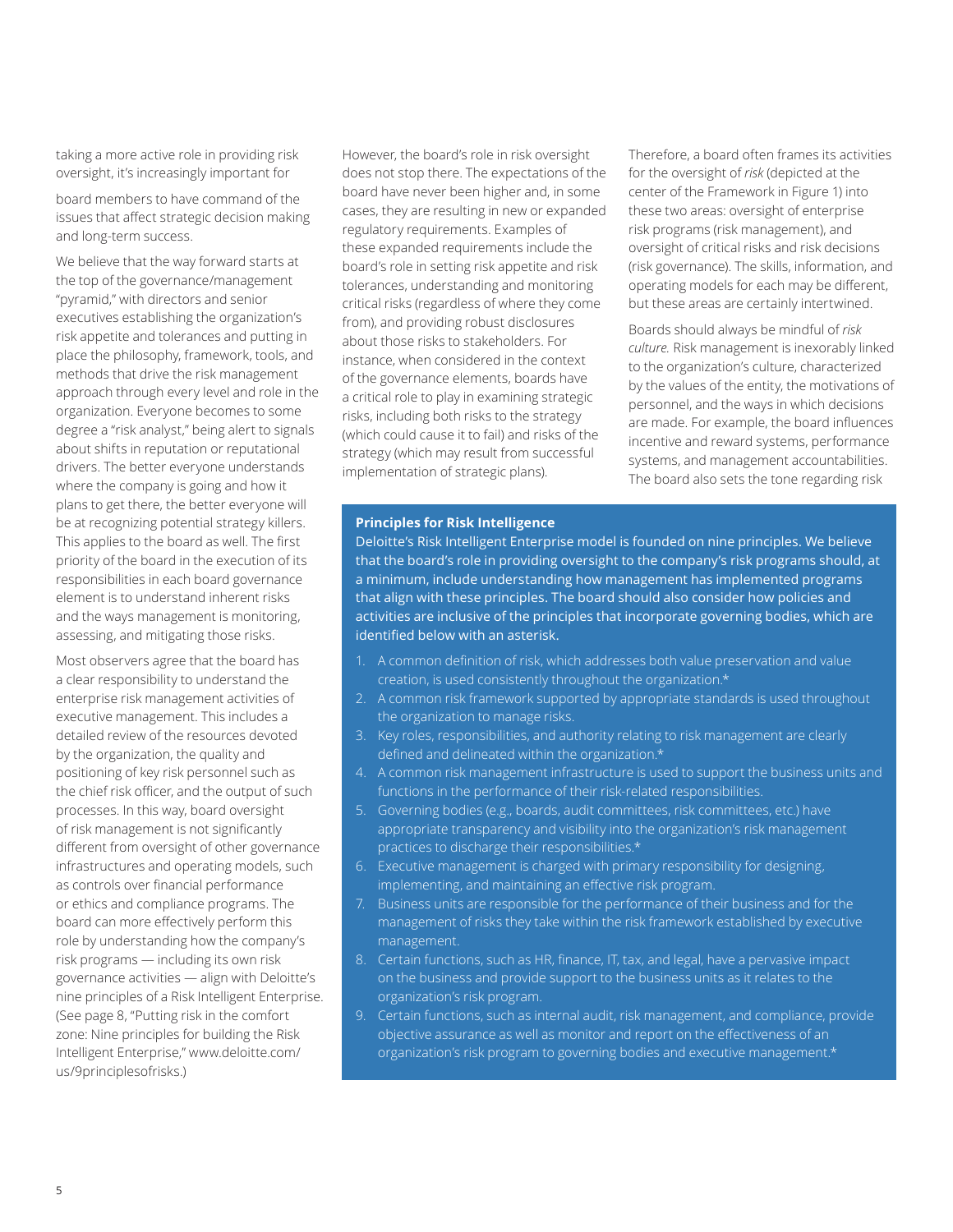#### **Role of board committees**

As board committees become increasingly critical to the operations of the board, the Deloitte Governance Framework may help to mitigate the risk that critical board responsibilities are not addressed. The board can start by inventorying the critical responsibilities of each governance element (see "Assessing effectiveness," below) and then identifying those that are appropriate for a board committee and those best addressed by the full board. As long as the oversight of both the *infrastructure and the board governance* elements are contemplated by either a committee or the full board, directors can gain comfort that important responsibilities are covered. Of course, it is critically important that board committees communicate fully and transparently with the entire board.

The board's oversight of risk offers a unique example of how the committees and the board can work together. It is common practice to allocate responsibility of the process for enterprise risk management oversight to a committee — either the audit or risk committee. In addition to being sure that the full board is adequately briefed on the oversight programs and deliberations at the committee level, it is advisable for the board to be involved in the oversight of the key risks — those that typically fall under the strategic risk category — devoting time to this discussion at every meeting. In addition, other key risk governance activities, such as advising on and working with management to set the risk appetite of the organization, may be too fundamental to be deliberated only at the committee level. The entire board will likely have a much broader perspective and range of experiences to bring to the discussion of key risks and risk appetite.

management through risk governance and reporting protocols, behavioral and ethical expectations, and approval of resources for strengthening risk management capabilities.

Certainly, the concept of "tone at the top" is not new. But attaining an appropriate tone that provides enough structure for ethical decision-making without stifling innovation and intelligent risk taking remains an elusive goal for many organizations, especially in a challenging economic environment. Still, without a strong culture of accountability, a governance program may face a greater chance of collapse. (For more about risk culture, see "Cultivating a Risk Intelligent Culture: Understand, measure, strengthen, and report," www.deloitte. com/us/riskintelligentculture.) Assessing effectiveness

The Deloitte Governance Framework was created with the intention of providing companies with a means of pinpointing the areas of its governance program that may need attention. To accomplish this, we have created a model for each board governance area. The models are not meant to be prescriptive; each board will have its own

approach to the activities and attributes within the Framework. Rather, the models are intended to provide a picture of effective governance to spark a board's thinking about the maturity of its program.

To understand the models, it may help to think about each element of the Framework as a box. Inside the box are the things a board and management team would need to have in place to create an effective oversight program. There may be a set of required activities that have been set by law or statute. Beyond that, there are common or leading practices that can help make the program effective. The model seeks to articulate both requirements and leading practices within four distinct areas, referred to as "attributes," which are necessary for effective board oversight of each of the board governance elements.

- **•** Skills and knowledge
- **•** Process
- **•** Information
- **•** Behavior

To illustrate, the model for the talent element has been provided in Figure 3.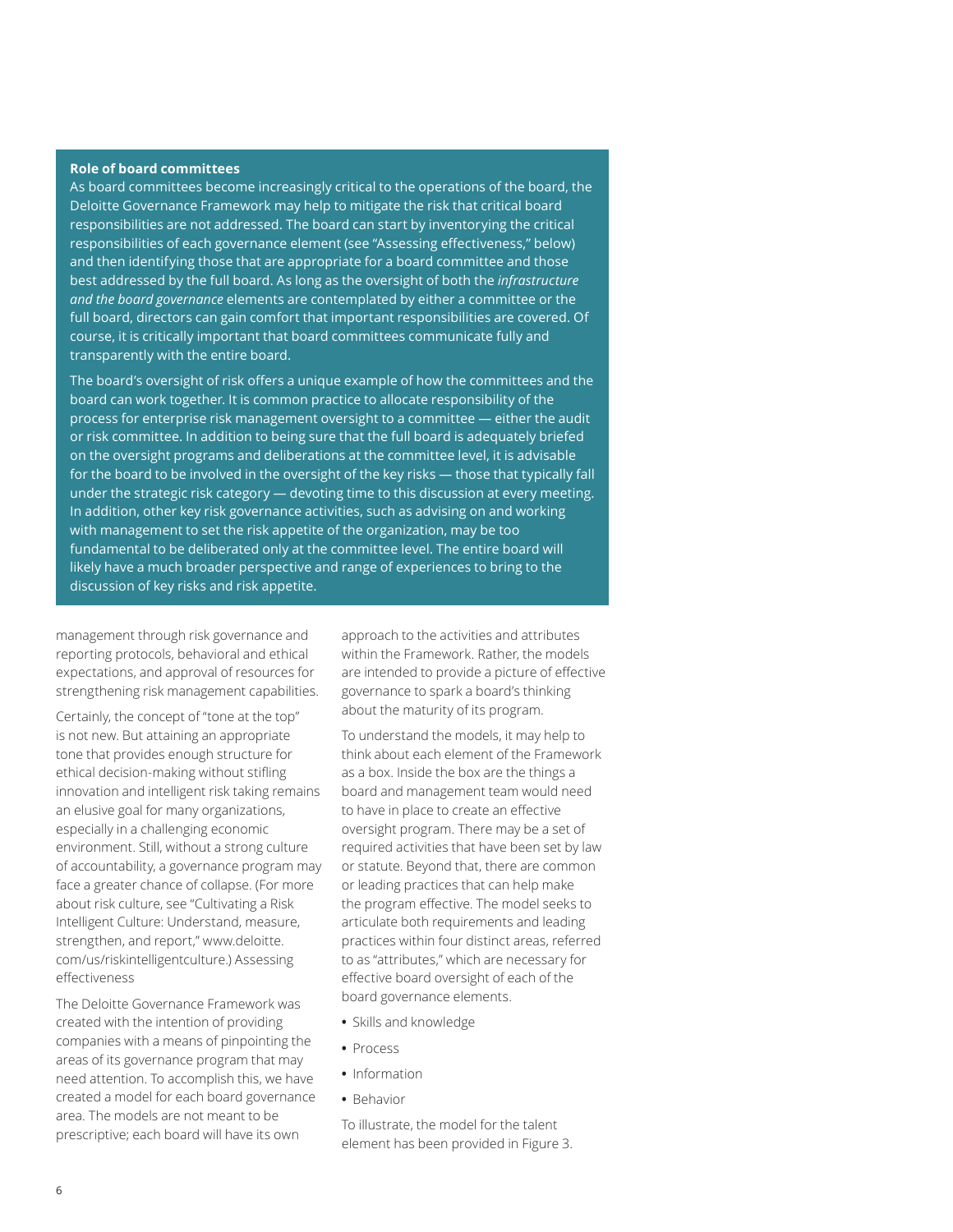# **Figure 3: Talent oversight model**

Objective: An effective board selects, evaluates, and compensates the CEO and oversees the talent programs of the company, particularly those related to executive leadership and potential successors to the CEO. The board communicates executive compensation and succession decisions in a clear and compliant manner.

| <b>Attributes</b>       | A highly functioning board exhibits the following:                                                                                                                                                                                                                                                                                 |
|-------------------------|------------------------------------------------------------------------------------------------------------------------------------------------------------------------------------------------------------------------------------------------------------------------------------------------------------------------------------|
| Skills and<br>knowledge | The board understands the attributes of successful leaders and how to apply them to the organization and its strategic<br>plans; has experience developing leadership pipelines in organizations of similar size and scale; understands the mechanics<br>of the company's compensations plans and the risks inherent in the plans. |
| <b>Process</b>          | • Appoints the CEO and oversees the CEO's development, goal-setting, and compensation                                                                                                                                                                                                                                              |
|                         | • Approves and monitors compensation performance metrics for the CEO                                                                                                                                                                                                                                                               |
|                         | · Oversees CEO compensation and transparent disclosure of executive compensation to stakeholders                                                                                                                                                                                                                                   |
|                         | • Ensures development of executive succession plans that contemplate various scenarios                                                                                                                                                                                                                                             |
|                         | · Collaborates with management to develop and adopt a compensation philosophy for the organization                                                                                                                                                                                                                                 |
|                         | • Meets periodically with executive leadership, including risk and HR, to understand organizational compensation plans,<br>talent pipeline, and underlying risks                                                                                                                                                                   |
|                         | • Monitors external stakeholder considerations related to executive management and compensation                                                                                                                                                                                                                                    |
| <b>Information</b>      | Obtains independent views and peer company benchmarks of compensation plans proposed by management; has access<br>to and receives periodic reports related to compensation plans, including internal audit and other reports; monitors<br>marketplace developments.                                                                |
| <b>Behavior</b>         | Board leadership takes responsibility for the development of the CEO; appropriately supports and mentors the CEO;<br>develops and maintains relationships with other key executives, especially those with potential to succeed the CEO.                                                                                           |

The model first seeks to define the objectives of the board governance program for the area in a broad opening statement:

"An effective board selects, evaluates, and compensates the CEO and oversees the talent programs of the company, particularly those related to executive leadership and potential successors to the CEO. The board communicates executive compensation and succession decisions in a clear and compliant manner."

The example provided articulates examples of how effective boards might accomplish this goal. Within skills and knowledge, for instance, it is acknowledged that the board — on a composite basis — has enough experience in behavioral and organizational methodologies to effectively exercise its responsibilities in this area. Knowledge of leadership principles, the strategic plans of the organization, and compensation plans and trends, for example, would be necessary in order to effectively execute the board's responsibilities in talent oversight.

The high-level assessment, which can be done quite informally by the board and executive team, would involve discussing the board's skills and knowledge as compared to the model. It would also identify the current state as high (the board could be viewed as a role model in this area), low (the board may have some knowledge gaps in this area), or medium (acceptable level of knowledge but worth keeping an eye on for future development).

This "quick hit" assessment is not the end of the board's attention on continuous improvement. In fact, it is just the beginning. Based on the high-level assessment using the model, the board and executive management will be able to pinpoint the specific areas of their current board governance programs that need further attention. In this way, boards can avoid assessments that attempt to address everything at once, which can be an overwhelming and often unnecessary exercise.